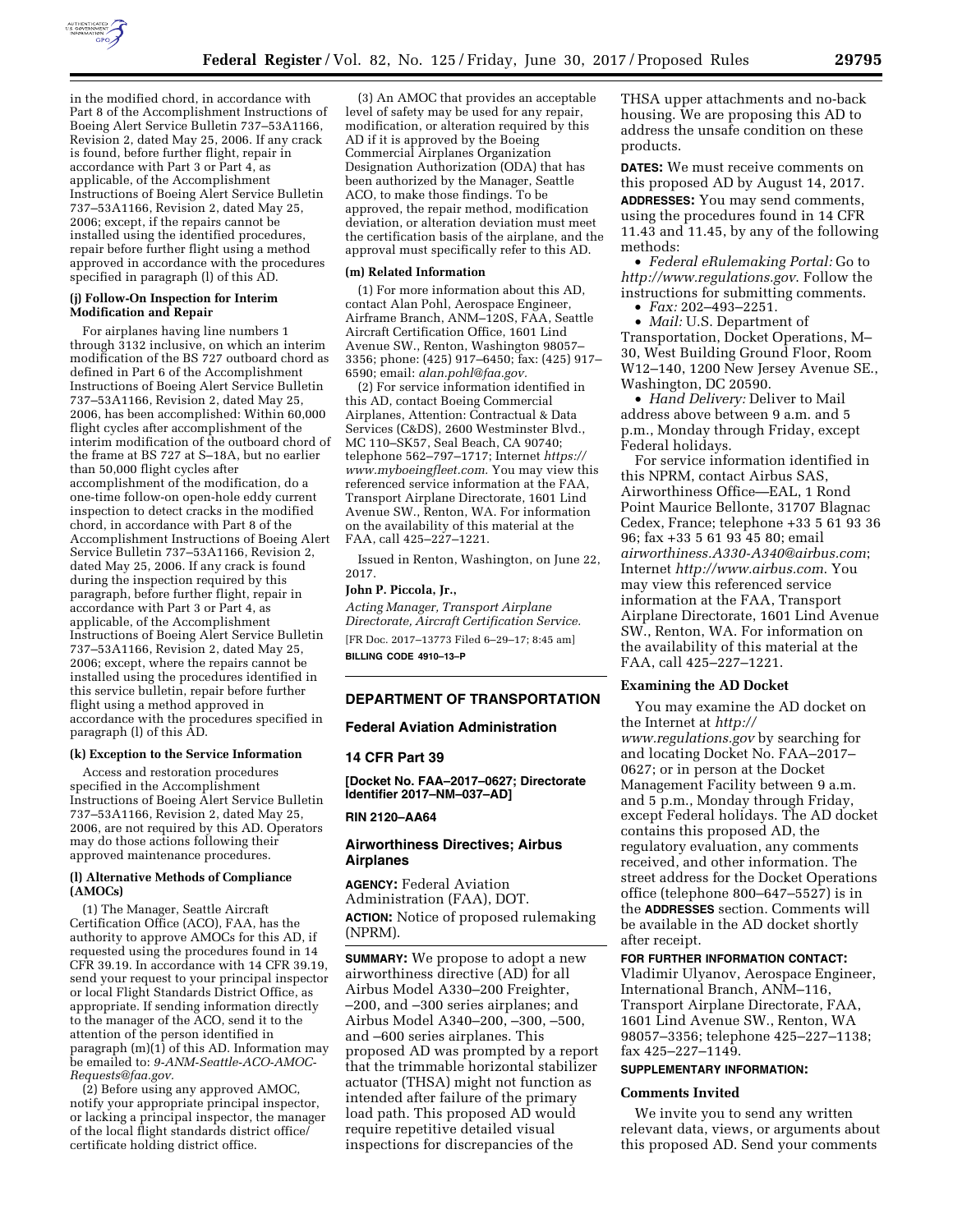to an address listed under the **ADDRESSES** section. Include ''Docket No. FAA–2017–0627; Directorate Identifier 2017–NM–037–AD'' at the beginning of your comments. We specifically invite comments on the overall regulatory, economic, environmental, and energy aspects of this proposed AD. We will consider all comments received by the closing date and may amend this proposed AD based on those comments.

We will post all comments we receive, without change, to *[http://](http://www.regulations.gov) [www.regulations.gov,](http://www.regulations.gov)* including any personal information you provide. We will also post a report summarizing each substantive verbal contact we receive about this proposed AD.

## **Discussion**

The European Aviation Safety Agency (EASA), which is the Technical Agent for the Member States of the European Union, has issued EASA Airworthiness Directive 2017–0044, dated March 9, 2017 (referred to after this as the Mandatory Continuing Airworthiness Information, or ''the MCAI''), to correct an unsafe condition for all Airbus Model A330–200 Freighter, –200 and –300 series airplanes; and Airbus Model A340–200, –300, –500, and –600 series airplanes. The MCAI states:

The Trimmable Horizontal Stabilizer Actuator (THSA), as installed on A330 and A340 aeroplanes, was initially designed to stall when engaging on the upper secondary load path (SLP) after primary load path (PLP) failure. Such stall triggers system monitoring detection. New mission profile analysis revealed that in some cases, the THSA could be operated while engaged on the upper SLP

without stalling [*i.e.,* the THSA might not function as intended after failure of the primary load path]. The partial engagement of the SLP at upper attachment level does not trigger any indication to the flight crew.

This condition, if not detected and corrected, could lead to THSA upper attachment failure and consequent disconnection of the THSA from the aeroplane structure, possibly resulting in loss of control of the aeroplane.

For the reasons described above, this [EASA] AD requires repetitive detailed [visual] inspections (DET) of the upper THSA attachments parts and the PLP and SLP fuselage attachment points, and, depending on findings (which include, but are not limited to, failure of the primary load path), accomplishment of applicable [additional inspections for discrepancies and] corrective action(s).

The additional inspections include a detailed visual inspection for discrepancies of the upper attachment fitting of the airplane and a detailed visual inspection for discrepancies of the removed THSA. Corrective actions include repair and replacement of the THSA. You may examine the MCAI in the AD docket on the Internet at *[http://](http://www.regulations.gov) [www.regulations.gov](http://www.regulations.gov)* by searching for and locating Docket No. FAA–2017– 0627.

# **Related Service Information Under 1 CFR Part 51**

We reviewed the following Airbus service information:

• Airbus Service Bulletin A330–27– 3218, Revision 01, dated December 5, 2016.

• Airbus Service Bulletin A340–27– 4203, Revision 01 dated December 5, 2016.

• Airbus Service Bulletin A340–27– 5067, Revision 01 dated December 5, 2016.

The service information describes procedures for detailed visual inspections for discrepancies of the THSA upper attachments and no-back housing, additional inspections for discrepancies, and corrective actions. These documents are distinct since they apply to different airplane models. This service information is reasonably available because the interested parties have access to it through their normal course of business or by the means identified in the **ADDRESSES** section.

# **FAA's Determination and Requirements of This Proposed AD**

This product has been approved by the aviation authority of another country, and is approved for operation in the United States. Pursuant to our bilateral agreement with the State of Design Authority, we have been notified of the unsafe condition described in the MCAI and service information referenced above. We are proposing this AD because we evaluated all pertinent information and determined an unsafe condition exists and is likely to exist or develop on other products of these same type designs.

### **Costs of Compliance**

We estimate that this proposed AD affects 102 airplanes of U.S. registry.

We estimate the following costs to comply with this proposed AD:

# ESTIMATED COSTS

| Action | Labor cost                                                           | Parts cost | Cost per product           | Cost on U.S.<br>operators |
|--------|----------------------------------------------------------------------|------------|----------------------------|---------------------------|
|        | 3 work-hours $\times$ \$85 per hour = \$255 per inspection<br>cvcle. | \$0        | \$255 per inspection cycle | \$26,010                  |

We estimate the following costs to do any necessary replacements that would

be required based on the results of the proposed inspection. We have no way of

determining the number of aircraft that might need this replacement.

# ON-CONDITION COSTS

| Action | Labor cost | Parts cost | Cost per<br>product |
|--------|------------|------------|---------------------|
|        |            | \$734.661  | \$736,361           |

We have received no definitive data that would enable us to provide cost estimates for other on-condition actions specified in this proposed AD.

# **Authority for This Rulemaking**

Title 49 of the United States Code specifies the FAA's authority to issue rules on aviation safety. Subtitle I, section 106, describes the authority of the FAA Administrator. ''Subtitle VII:

Aviation Programs,'' describes in more detail the scope of the Agency's authority.

We are issuing this rulemaking under the authority described in ''Subtitle VII, Part A, Subpart III, Section 44701: General requirements.'' Under that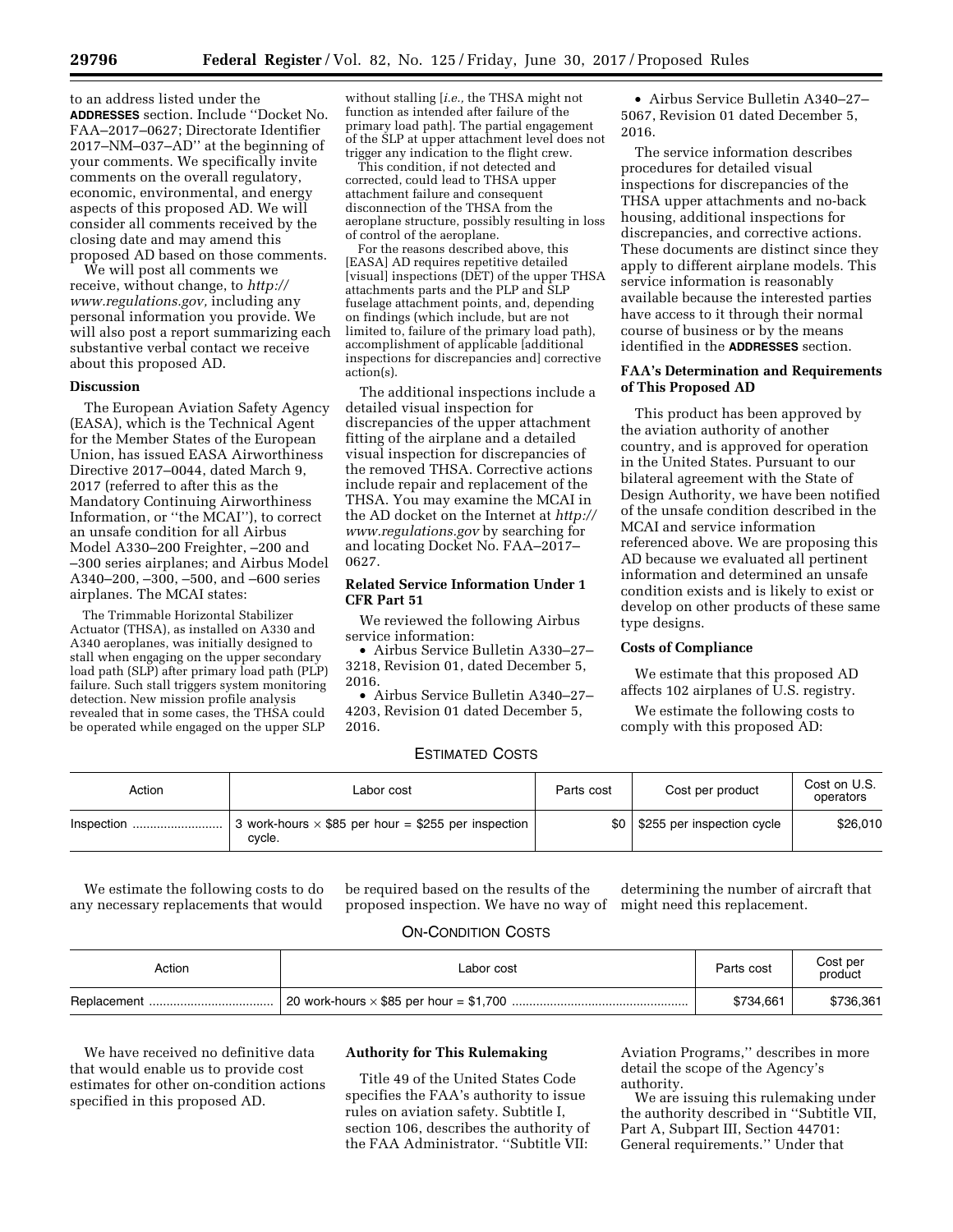section, Congress charges the FAA with promoting safe flight of civil aircraft in air commerce by prescribing regulations for practices, methods, and procedures the Administrator finds necessary for safety in air commerce. This regulation is within the scope of that authority because it addresses an unsafe condition that is likely to exist or develop on products identified in this rulemaking action.

### **Regulatory Findings**

We determined that this proposed AD would not have federalism implications under Executive Order 13132. This proposed AD would not have a substantial direct effect on the States, on the relationship between the national Government and the States, or on the distribution of power and responsibilities among the various levels of government.

For the reasons discussed above, I certify this proposed regulation:

1. Is not a ''significant regulatory action'' under Executive Order 12866;

2. Is not a ''significant rule'' under the DOT Regulatory Policies and Procedures (44 FR 11034, February 26, 1979);

3. Will not affect intrastate aviation in Alaska; and

4. Will not have a significant economic impact, positive or negative, on a substantial number of small entities under the criteria of the Regulatory Flexibility Act.

# **List of Subjects in 14 CFR Part 39**

Air transportation, Aircraft, Aviation safety, Incorporation by reference, Safety.

## **The Proposed Amendment**

Accordingly, under the authority delegated to me by the Administrator, the FAA proposes to amend 14 CFR part 39 as follows:

# **PART 39—AIRWORTHINESS DIRECTIVES**

■ 1. The authority citation for part 39 continues to read as follows:

**Authority:** 49 U.S.C. 106(g), 40113, 44701.

## **§ 39.13 [Amended]**

■ 2. The FAA amends § 39.13 by adding the following new airworthiness directive (AD):

**Airbus:** Docket No. FAA–2017–0627; Directorate Identifier 2017–NM–037–AD.

#### **(a) Comments Due Date**

We must receive comments by August 14, 2017.

## **(b) Affected ADs**

None.

## **(c) Applicability**

This AD applies to Airbus Model A330– 201, –202, –203, –223, –223F, –243, –243F, –301, –302, –303, –321, –322, –323, –341, –342 and –343 airplanes; and Airbus Model A340–211, –212, –213, –311, –312, –313, –541, and –642 airplanes; certificated in any category, all manufacturer's serial numbers.

## **(d) Subject**

Air Transport Association (ATA) of America Code 27, Flight Controls.

#### **(e) Reason**

This AD was prompted by a report that the trimmable horizontal stabilizer actuator (THSA) might not function as intended after

failure of the primary load path. We are issuing this AD to detect and correct discrepancies of the THSA upper attachments and no-back housing, which could lead to THSA upper attachment failure and consequent disconnection of the THSA from the airplane structure, possibly resulting in loss of control of the airplane.

#### **(f) Compliance**

Comply with this AD within the compliance times specified, unless already done.

## **(g) Repetitive Detailed Visual Inspections**

Before exceeding the Threshold in Table 1 to paragraph (g) of this AD, as applicable, or within 3 months after the effective date of this AD, whichever occurs later; and thereafter at intervals not to exceed the inspection interval values defined in Table 1 to paragraph (g) of this AD; accomplish a detailed visual inspection for discrepancies of the trimmable horizontal stabilizer actuator (THSA) upper attachments and noback housing, in accordance with the Accomplishment Instructions of Airbus Service Bulletin A330–27–3218, Revision 01, A340–27–4203, Revision 01, or A340–27– 5067, Revision 01, all dated December 5, 2016, as applicable. Where the ''Threshold'' column of table 1 to paragraph (g) of this AD specifies compliance times in ''FH'' (flight hours) or "FC" (flight cycles), those compliance times are flight hours or flight cycles since the first flight of the airplane, or since the last accomplishment of Airbus Model A330 or A340 Maintenance Review Board Report task 27.40.00/07, or since the last detailed visual inspection of the THSA done in accordance with the Accomplishment Instructions of Airbus Service Bulletin A330–27–3218, A340–27– 4203, or A340–27–5067, all dated July 1, 2016, as applicable.

# TABLE 1 TO PARAGRAPH (g) OF THIS AD—THSA UPPER ATTACHMENTS/NO-BACK HOUSING INSPECTIONS

| Affected airplanes | Compliance times<br>(whichever occurs first, flight hours (FH) or<br>flight cycles (FC)) |                                        |  |
|--------------------|------------------------------------------------------------------------------------------|----------------------------------------|--|
|                    | Threshold                                                                                | Inspection interval<br>(not to exceed) |  |
|                    |                                                                                          | 4,000 FH or 1,000 FC.                  |  |

## **(h) Additional Inspections and Corrective Actions**

(1) If, during any inspection required by paragraph (g) of this AD, any discrepancy identified in the Accomplishment Instructions of Airbus Service Bulletin A330– 27–3218, Revision 01, A340–27–4203, Revision 01, or A340–27–5067, Revision 01, all dated December 5, 2016, as applicable, is detected, before further flight, remove the THSA, and accomplish a detailed visual inspection for discrepancies of the upper attachment fitting of the airplane and a detailed visual inspection for discrepancies of the removed THSA, in accordance with the Accomplishment Instructions of Airbus

Service Bulletin A330–27–3218, Revision 01, A340–27–4203, Revision 01, or A340–27– 5067, Revision 01, all dated December 5, 2016, as applicable. As an alternative to the removed THSA inspections required by this paragraph, before further flight, replace the THSA with a serviceable part (as defined in paragraph (i) of this AD).

(2) If, during any inspection of the upper attachment fitting of the airplane required by paragraph (h)(1) of this AD, any discrepancy identified in the Accomplishment Instructions of Airbus Service Bulletin A330– 27–3218, Revision 01, A340–27–4203, Revision 01, or A340–27–5067, Revision 01, all dated December 5, 2016, as applicable, is

detected, before further flight, repair using a method approved in accordance with the procedures specified in paragraph (k)(2) of this AD.

(3) If, during any inspection of the removed THSA required by paragraph (h)(1) of this AD, no discrepancy specified in the Accomplishment Instructions of Airbus Service Bulletin A330–27–3218, Revision 01, A340–27–4203, Revision 01, or A340–27– 5067, Revision 01, all dated December 5, 2016, as applicable, is detected, before further flight, reinstall the THSA, in accordance with the Accomplishment Instructions of Airbus Service Bulletin A330– 27–3218, Revision 01, A340–27–4203,